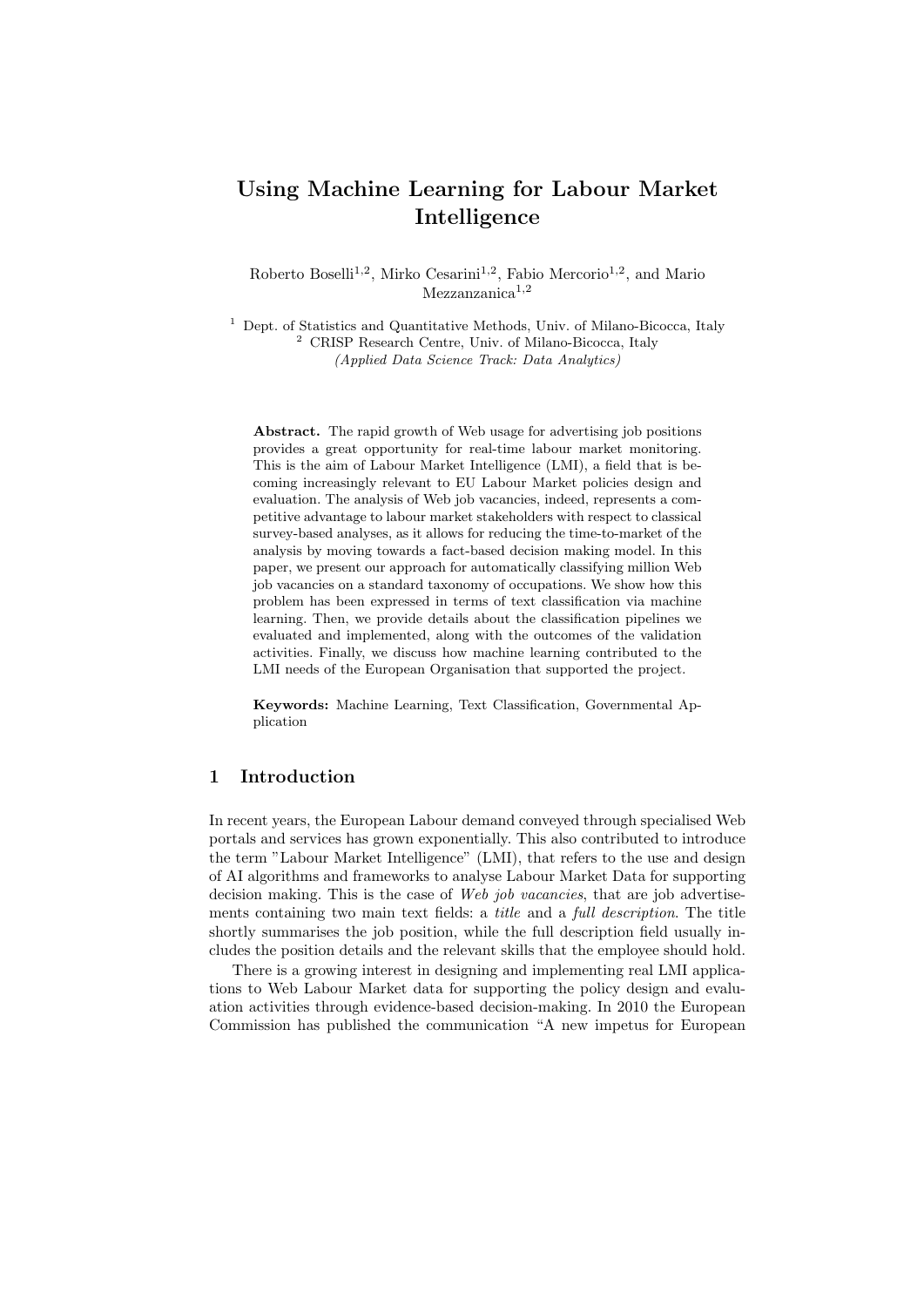Cooperation in Vocational Education and Training (VET) to support the Europe  $2020$  strategy",<sup>1</sup> aimed at promoting education systems in general, and VET in particular. In 2016, the European Commission's highlighted the importance of Vocational and Educational activities, as they are "valued for fostering job-specific and transversal skills, facilitating the transition into employment and maintaining and updating the skills of the workforce according to sectorial, regional, and local needs".<sup>2</sup> In 2016, the EU and Eurostat launched the ESSnet Big Data project, involving 22 EU member states with the aim of "integrating big data in the regular production of official statistics, through pilots exploring the potential of selected big data sources and building concrete applications".

The rationale behind all these initiatives is that reasoning over Web job vacancies represents an added value for both public and private labour market operators to deeply understand the Labour Market dynamics, occupations, skills, and trends:  $(i)$  by reducing the time-to-market with respect to classical survey-based analyses (results of official Labour Market surveys actually require up to one year before being available);  $(ii)$  by overcoming the linguistic boundaries through the use of standard classification systems rather than proprietary ones;  $(iii)$  by representing the resulting knowledge over several dimensions (e.g., territory, sectors, contracts, etc) at different level of granularity and  $(iv)$  by evaluating and comparing international labour markets to support fact-based decision making.

Contribution. In this paper we present our approach for classifying Web job vacancies, we designed and realised within a research call-for-tender<sup>3</sup> for the Cedefop EU organisation<sup>4</sup>. Specifically, the goal of this project was twofold: first, the evaluation of the effectiveness of using Web Job vacancies for LMI activities through a feasibility study, second, the realisation of a working prototype that collects and analyses Web job vacancies over 5 Countries (United Kingdom, Ireland, Czech Republic, Italy, and Germany) for obtaining near-real time labour market information. Here we focus on the classification task showing the performances achieved by three classification pipelines we evaluated for realising the system.

We begin by discussing related work in Sec. 2. In Sec. 3 we discuss how the problem of classifying Web job vacancies has been solved through machine learning, providing details on the feature extraction techniques used. Sec. 4 provides the experimental results about the evaluation of three distinct pipelines employed. Sec. 5 concludes the paper and describes the ongoing research.

 $^{\rm 1}$  Publicly available at https://goo.gl/Goluxo

 $2$  The Commission Communication "A New Skills Agenda for Europe" COM(2016) 381/2, available at https://goo.gl/Shw7bI

<sup>&</sup>lt;sup>3</sup> "Real-time Labour Market information on skill requirements: feasibility study and working prototype". Cedefop Reference number AO/RPA/VKVET-NSOFRO/Real-time LMI/010/14. Contract notice 2014/S 141-252026 of 15/07/2014 https://goo.gl/qNjmrn

<sup>4</sup> Cedefop European agency supports the development of European Vocational Ed-ucation and Training (VET) policies and contributes to their implementation http://www.cedefop.europa.eu/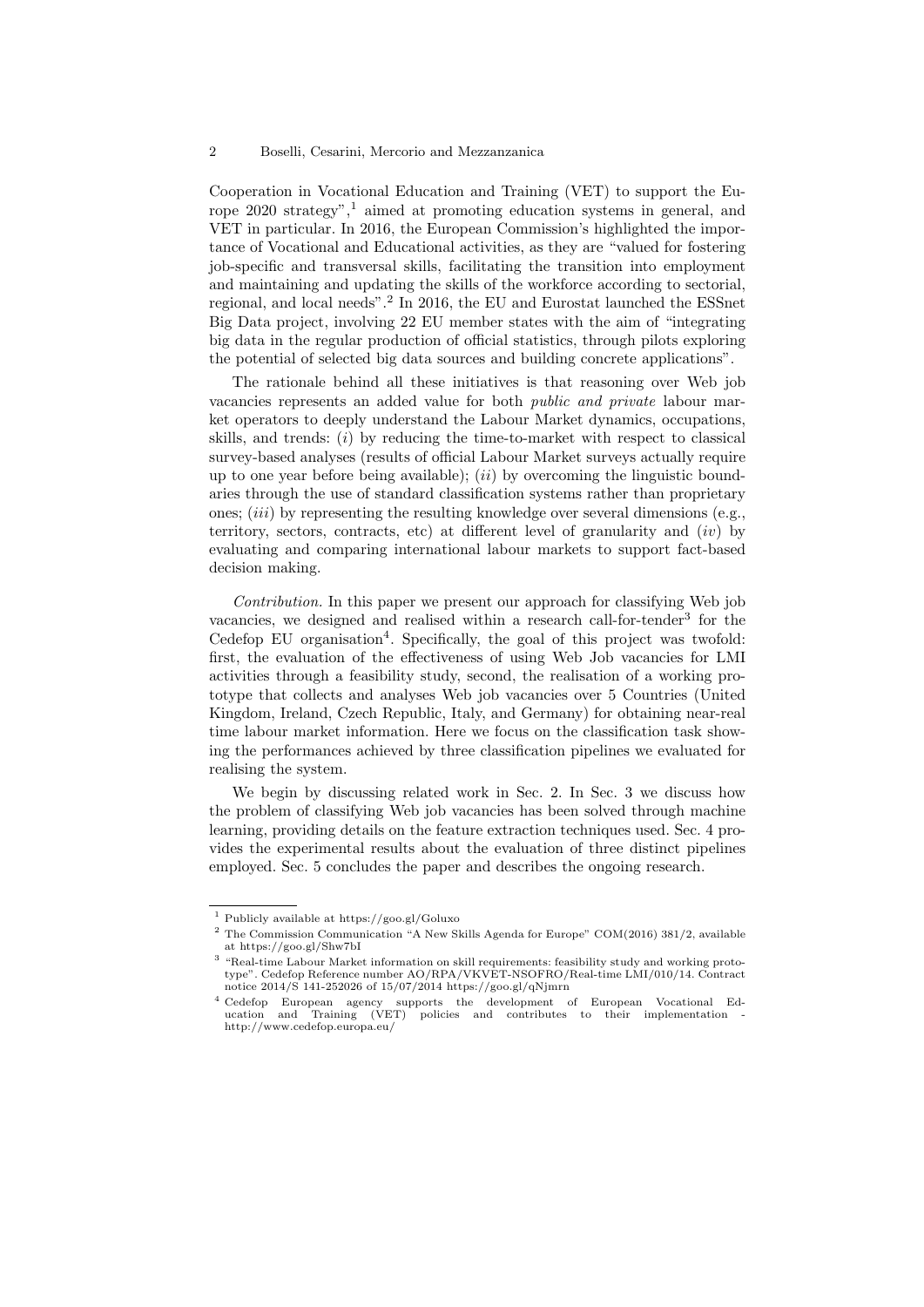## 2 Related Work

Labour Market Intelligence is an emerging cross-disciplinary field of studies that is gaining research interests in both industrial and academic communities.

Industries. Information extraction from unstructured texts in the labour market domain mainly focused on the e-recruitment process (see, e.g.,[19]) attempting to support or automate the resume management by matching candidate profiles with job descriptions using machine learning approaches [30,32,11]. Concerning companies, their need to automatize Human Resource (HR) department activities is strong; as a consequence, a growing amount of commercial skillmatching products have been developed in the last years, for instance, Burning-Glass, Workday, Pluralsight, EmployInsight, and TextKernel. To date, the only commercial solution that uses international standard taxonomies is Janzz: a Web based platform to match labour demand and supply in both public and private sectors. It also provides APIs access to its knowledge base, but it is not aimed at classifying job vacancies. Worth of mentioning is Google Job Search API, a pay-as-you-go service announced in 2016 for classyfying job vacancies through the Google Machine Learning service over  $O^*NET$ , that is the US standard occupation taxonomy. Though this commercial service is still a closed alpha, it is quite promising and also sheds the light on the needs for reasoning with Web job vacancies using a common taxonomy as baseline.

Literature. Since the early 1990s, text classification (TC) has been an active research topic. It has been defined as "the activity of labelling natural language texts with thematic categories from a predefined set" [29]. Most popular techniques are based on the machine learning paradigm, according to which an automatic text classifier is created by using an inductive process able to learn, from a set of pre-classified documents, the characteristics of the categories of interest.

In the recent literature, text classification has proven to give good results in categorizing many real-life Web-based data such as, for instance, news and social media [15,33], and sentiment analysis [20,25]. To the best of our knowledge, text classifiers have not been applied yet to the classification of Web job vacancies published on several Web sites for analysing the Web job market of a geographical area, and this system is the first example in this direction.

All these approaches are quite relevant and effective, and they also make evidence of the importance of the Web for labour market information. Nonetheless, they differ from our approach in two aspects. First, we aim to classify job vacancies according to a target classification system for building a (language independent) knowledge base for analyses purposes, rather than matching resumes on job vacancies. Furthermore, resumes are usually accurately written by candidates whilst Web advertisements are written in a less accurate way, and this quality issue might have unpredictable effects on the information derived from them (see, e.g.  $[22,21,6,9]$  for practical applications). Second, the system aims at producing analyses based on standard taxonomies to support the fact-based decision making activities of several stakeholders.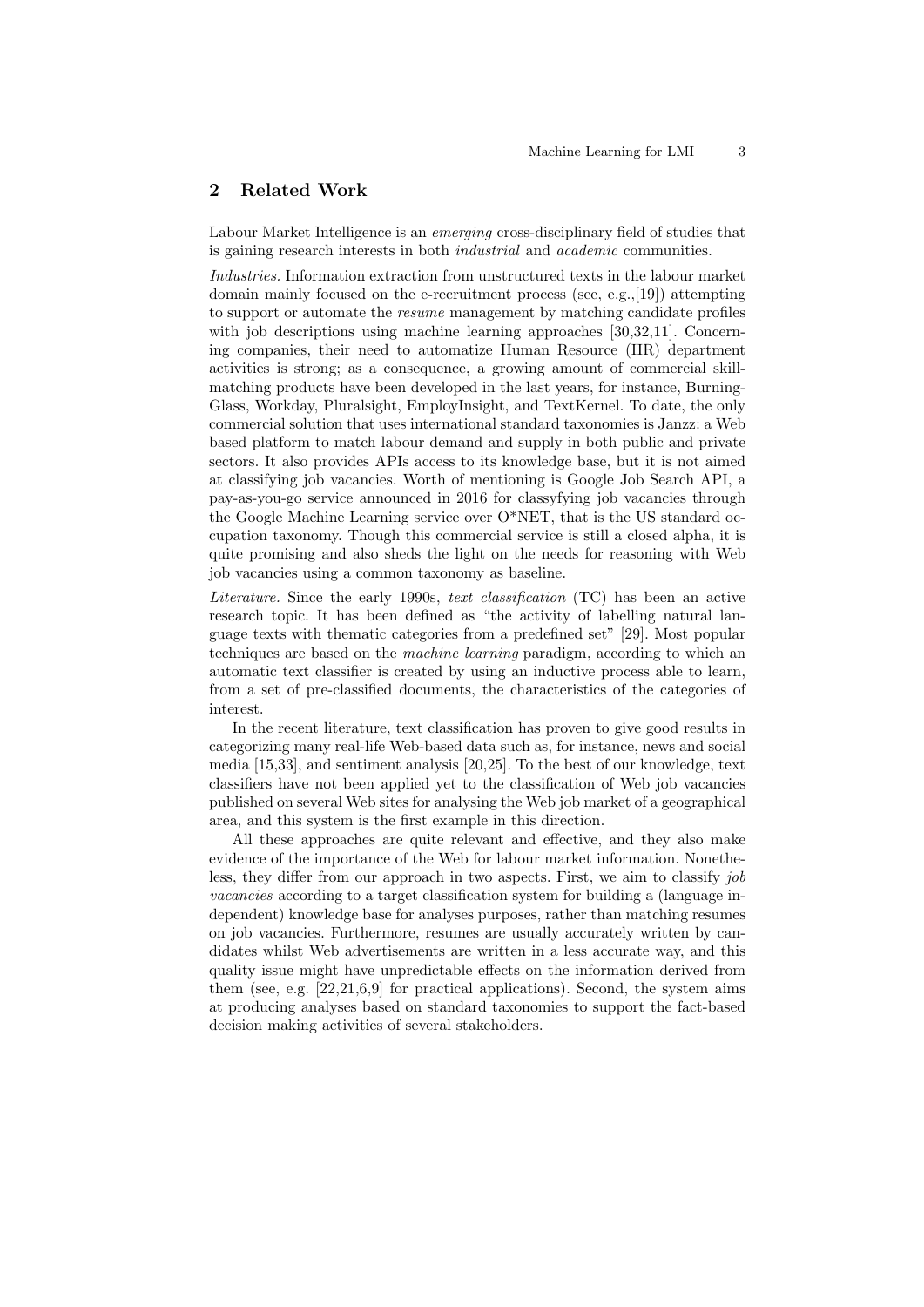4 Boselli, Cesarini, Mercorio and Mezzanzanica

## 3 Text Classification in LMI

The Need for a Standard Occupations Taxonomy. The use of proprietary and language-dependent taxonomies can prevent the effective monitoring and evaluation of Labour Market dynamics across national borders. For these reasons, a great effort has been made by International organisations for designing standard classifications systems, that would act as a lingua-franca for the Labour Market to overcome the linguistic boundaries as well. One of the most important classification system designed for this purposes is ISCO: The International Standard Classification of Occupations has been developed by the International Labour Organization as a four-level classification that represents a standardised way for organising the labour market occupations. In 2014, ISCO has been extended through ESCO: the multilingual classification system of European Skills, Competences, Qualifications and Occupations, that is emerging as the European standard for supporting the whole labour market intelligence over 24 EU languages. Basically, the ESCO data model includes the ISCO hierarchical structure as a whole and extends it through a taxonomy of skills, competences and qualifications.

## 3.1 The Classification Task.

Text categorisation aims at assigning a Boolean value to each pair  $(d_i, c_i) \in$  $D \times C$  where D is a set of documents and C a set of predefined categories. A true value assigned to  $(d_i, c_i)$  indicates document  $d_i$  to be set under the category  $c_i$ , while a false value indicates  $d_j$  cannot be assigned under  $c_i$ . In our scenario, we consider a set of job vacancies  $\mathcal J$  as a collection of documents each of which has to be assigned to one (and only one) ISCO occupation code. We can model this problem as a text classification problem, relying on the definition of [29].

Formally speaking, let  $\mathcal{J} = \{J_1, \ldots, J_n\}$  be a set of job vacancies, the classification of  $\mathcal J$  under the ESCO classification system consists of  $|0|$  independent problems of classifying each job vacancy  $J \in \mathcal{J}$  under a given ESCO occupation code  $o_i$  for  $i = 1, ..., |O|$ . Then, a *classifier* is a function  $\psi : \mathcal{J} \times O \rightarrow \{0, 1\}$ that approximates an unknown target function  $\dot{\psi}: \mathcal{J} \times O \to \{0, 1\}$ . Clearly, as we deal with a single-label classifier,  $\forall j \in \mathcal{J}$  the following constraint must hold:  $\sum_{o\in O}\psi(j,o)=1.$ 

In this paper, job vacancies are classified according to the  $4^{th}$  level of the ISCO taxonomy (and the corresponding multilingual concepts of the ESCO ontology) as further detailed in the next sections. The choice of the ISCO  $4^{th}$  level (also referred as ISCO 4 digits classification) is a trade-off between the granularity of occupations (the more digits the better) and the effort to develop an automatic classifier (the fewer digits the better). The job vacancy classification is translated into a supervised machine learning text classification problem, namely a multiclass single label classification problem i.e., a job offer is classified to one and only one 4 digits ISCO code over a set of 436 available ones.

Within this project we decided to use *titles* for occupation classification. Indeed, in our very preliminary studies [2] we experimentally observed that titles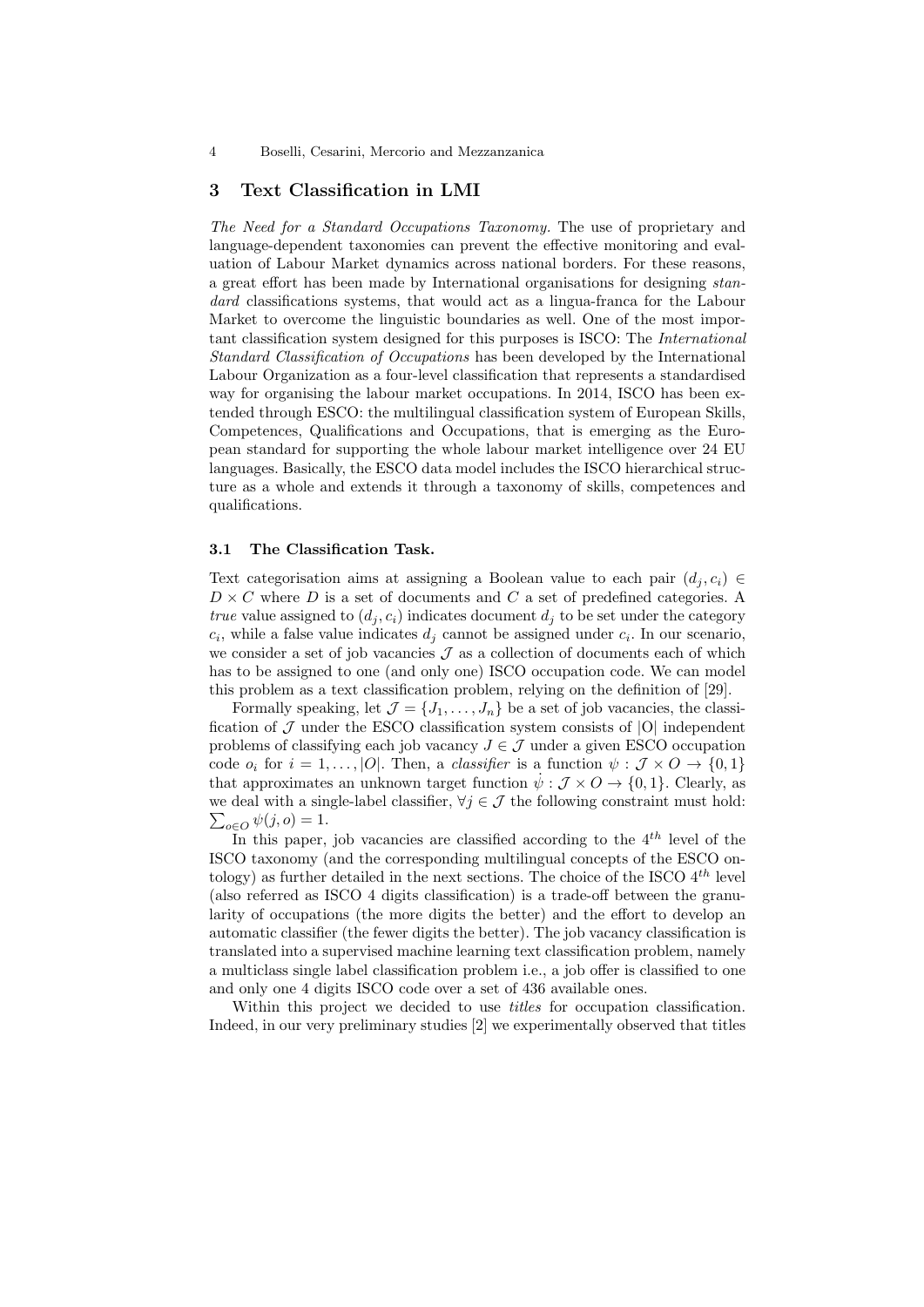are often concise and highly focused on describing the proposed occupations while other topics are hardly dealt, making titles suitable for the classification task.

#### 3.2 Feature Extraction

Two feature extraction methods have been evaluated for classifying job occupation, namely: Bag of Word Approach, and Word2Vec, that we describe in the following.

Bag of Word Feature Extraction. Titles were pre-processed according to the following steps:  $(i)$  html tag removal,  $(ii)$  html entities and symbol replacement,  $(iii)$  tokenization,  $(iv)$  lower case reduction,  $(v)$  stop words removal (using the stop-words list provided by the NLTK framework  $(5)$ ),  $(vi)$  stemming (using the Snowball stemmer),  $(vii)$  n-grams frequency computation (actually, unigram and bigram frequencies were computed, n-grams which appear less than 4 times or that appear in more than 30% of the documents are discarded, since they are not significant for classification). Each title is pre-processed according to the previous steps and is transformed into a set of n-gram frequencies.

Word2Vec Feature Extraction. Each word in a title was replaced by a corresponding vector of an n-dimensional space. We used a vector representation of words belonging to the family of neural language models [3] and specifically we used the Word2Vec [23,24] representation.

In neural language models, every word is mapped to a unique vector, given a word w and its context k (n words nearby w), the concatenation or sum of the vectors of the context words is then used as features for prediction of the word  $w$  [24]. This problem can be viewed as a machine learning problem where n context words are fed into a neural network that should be trained to predict the corresponding word, according to the Continuous Bag of Words (CBOW) model proposed in [23].

The word vector representations are the coefficient of the internal layers of the neural network, for more details the interested reader can refer to [24]. The word vectors are also called word embeddings.

After the training ends, words with similar meaning are mapped to a similar position in the vector space [23]. For example, "powerful" and "strong" are close to each other, whereas "powerful" and "Paris" are more distant. The word vector differences also carry meaning.

We used the GENSIM [27] implementation of Word2Vec to identify the vector representations of the words. Since Word2Vec requires huge text corpora for producing meaningful vectors, we used all the downloaded job vacancies to train the Word2Vec (the *unlabelled dataset*, about 6 Million of job vacancies, as outlined in Sec. 4.1). The 6 Million job vacancy texts underwent the steps from  $(i)$ to  $(vi)$  of the processing pipeline described in Subsec. 3.2 before being used for training the Word2Vec model. Actually, the Wod2Vec model was trained using vectors of size equals to 300 using the CBOW training algorithm.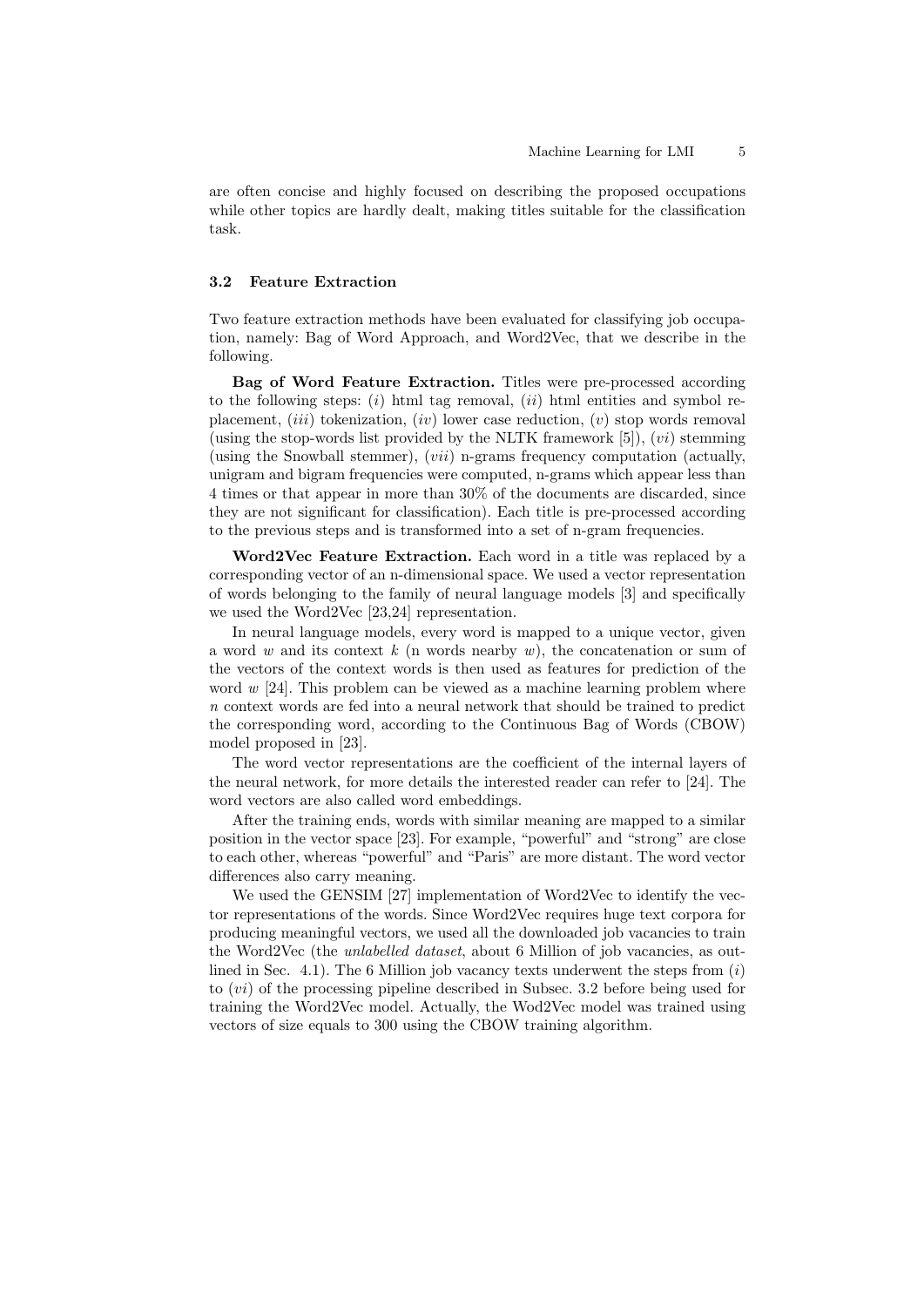The Word2Vec embeddings were used to process the titles of the labelled dataset introduced in Sec. 4.1 as follows: steps from  $(i)$  to  $(vi)$  of the processing pipeline described in Subsec. 3.2 were executed on titles. The first 15 tokens of titles where considered (i.e., tokens exceeding the  $15^{th}$  were dropped, as the affected titles account for less than 0.2% of total vacancies). Each word in the title was replaced by the corresponding (word) vector, e.g., given a set of n titles each one composed by 15 words, the output of the substitution can be viewed as a 3-dimensional array (e.g., a 3-dimensional matrix or a 3-dimensional tensor) of the shape:  $[n\_documents, 15, word\_vector\_dimension].$ 

## 4 Experimental Results

This section introduces the evaluation performed on the several classification pipelines and the dataset used.

#### 4.1 Datasets

Two datasets have been considered in the experiments outlined in this section:

- Labelled A set of 35,936 job vacancies manually labelled using 4 digits ISCO code. Not all the 4 digits ISCO occupations are present in the dataset, only 271 out of 436 ISCO codes were actually found. It is worth to mention that ISCO tries to categorize all possible occupations, but some are hardly found on the Web (e.g., 9624 *Water and firewood collectors*<sup>5</sup>). The interested reader can refer to [13] for further information.
- Unlabelled A set of 6,005,916 unlabelled vacancies. The vacancies have been collected for one year scraping 7 web sites focusing on the UK and Irish Job Market. For each vacancy both a title and a full description is available.

The labelled dataset was used to train a classifier to be used later to identify the ISCO occupations on the unlabelled vacancy dataset. The latter was used to compute the Word2Vec word embeddings.

In the following sections, the classification pipelines we have evaluated are introduced. For evaluation purposes, the labelled dataset was randomly split into train and test (sub)sets containing respectively 75% and 25% of the vacancies. The vacancies of each ISCO code were distributed in the two subsets using the same proportions.

#### 4.2 Classification pipelines

This subsection will introduce the several classification pipelines which have been evaluated for classifying job vacancies. Each pipeline has parameters whose optimal values have been found performing a Grid Search as detailed in Sec. 4.3.

<sup>6</sup> Boselli, Cesarini, Mercorio and Mezzanzanica

 $5$  Tasks include cutting and collecting wood from forests for sale in market or for own consumption . . . drawing water from wells, rivers or ponds, etc. for domestic use.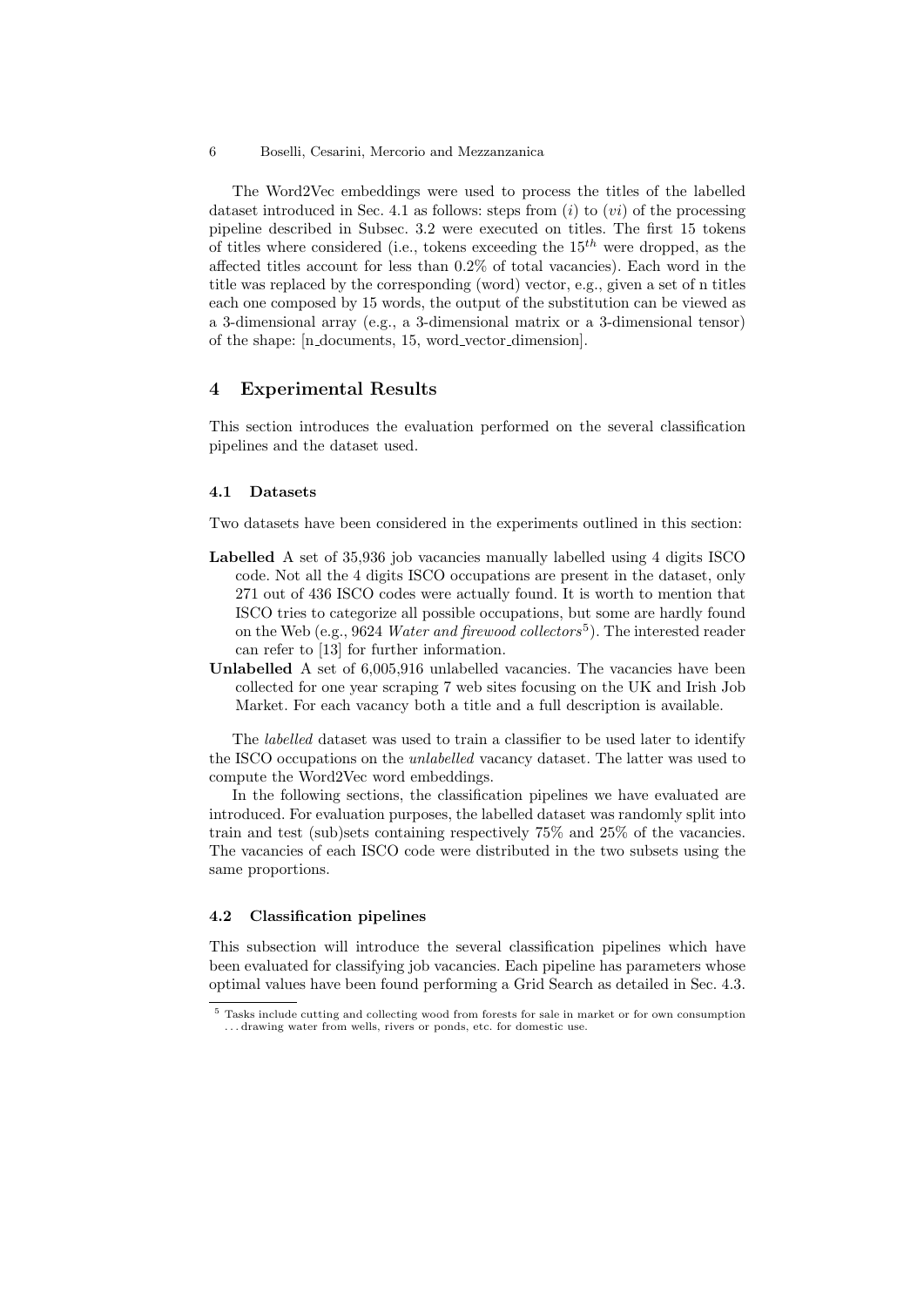BoW - SVM. The BoW feature extraction pipeline (described in Sec. 3.2) was used on the (labelled) training dataset and the results were used to feed two classifiers, namely Linear SVM and Gaussian SVM, the latter also known as radial basis function (RBF) SVM kernel [8]. They will be called LinearSVM and RBF SVM hereafter.

According to [14], SVM is well suited to the particular properties of texts, namely high dimensional feature spaces, few irrelevant features (dense concept vector), and sparse instance vectors. The parameters evaluated during the grid search are  $C \in \{0.01, 0.1, 1, 10, 100\}$  for LinearSVM classifier, while  $C \in \{0.01, 0.1, 1\} \times \text{Gamma} \in \{0.1, 1, 10\}$  for RBF SVM.

BoW - Neural Network. The BoW feature extraction pipeline (described in Sec. 3.2) was also used to feed the fully connected neural networks described below. Each neural network has an input of size 5,820 (the number of features produced by the feature extraction pipeline) and an output of size 271 (the number of ISCO codes in the training set). Each layer (if not otherwise specified) use the Linear Rectifier as non linearity, excluding the last layer which uses Softmax. In the networks described below each fully connected layer is preceded by a batch normalization layer [12], whose purpose is to accelerate the network training (and it doesn't have an effect on the classification performances).

- $-$  (FCNN1) is a 4 layer neural network having 2 hidden layers: a batch normalization and a fully connected layer of size 3, 000.
- (FCNN2) is a 5 layer neural network, having 4 hidden layers: two fully connected layers respectively of 3, 900 and 2, 000 neuron size, each one preceded by a batch normalization layer.

Word2Vec - Convolutional Neural Networks. Convolutional Neural Networks (CNNs) are a type of Neural Network where the first layers act as filters to identify patterns in the input data set and consequently to work on a more abstract representation of the input. CNNs were originally employed in Computer Vision, the interested reader can refer to [18,17,28] for more details. CNNs have been employed to solve text classification tasks [16,7].

In this paper, we evaluated the convolutional neural network described in Tab. 1 over the results of the Word2Vec pipeline described in Sec. 3.2.

The first two convolutional layers perform a convolution over the Word2Vec features producing as output respectively the results of 200 and 100 filters. At the end of the latter convolutional layer, each title can be viewed as a matrix of  $15 \times 100$  (respectively, the number of words and the quantity of filter values computed on each word embedding). The FeaturePoolLayer averages the 15 values for each filter, at the end of this layer each title can be viewed as a vector of 100 values. Then, two fully connected layers follow of respectively 2, 000 and 500 neurons (each fully connected layer is preceded by a Batch Normalisation Layer). The last layer has as many neurons as the number of ISCO codes available in the training set and employs softmax as non linearity.

The network was trained using Gradient Descent, the network accounts for about 10<sup>6</sup> weights to be updated during the training. It wasn't necessary splitting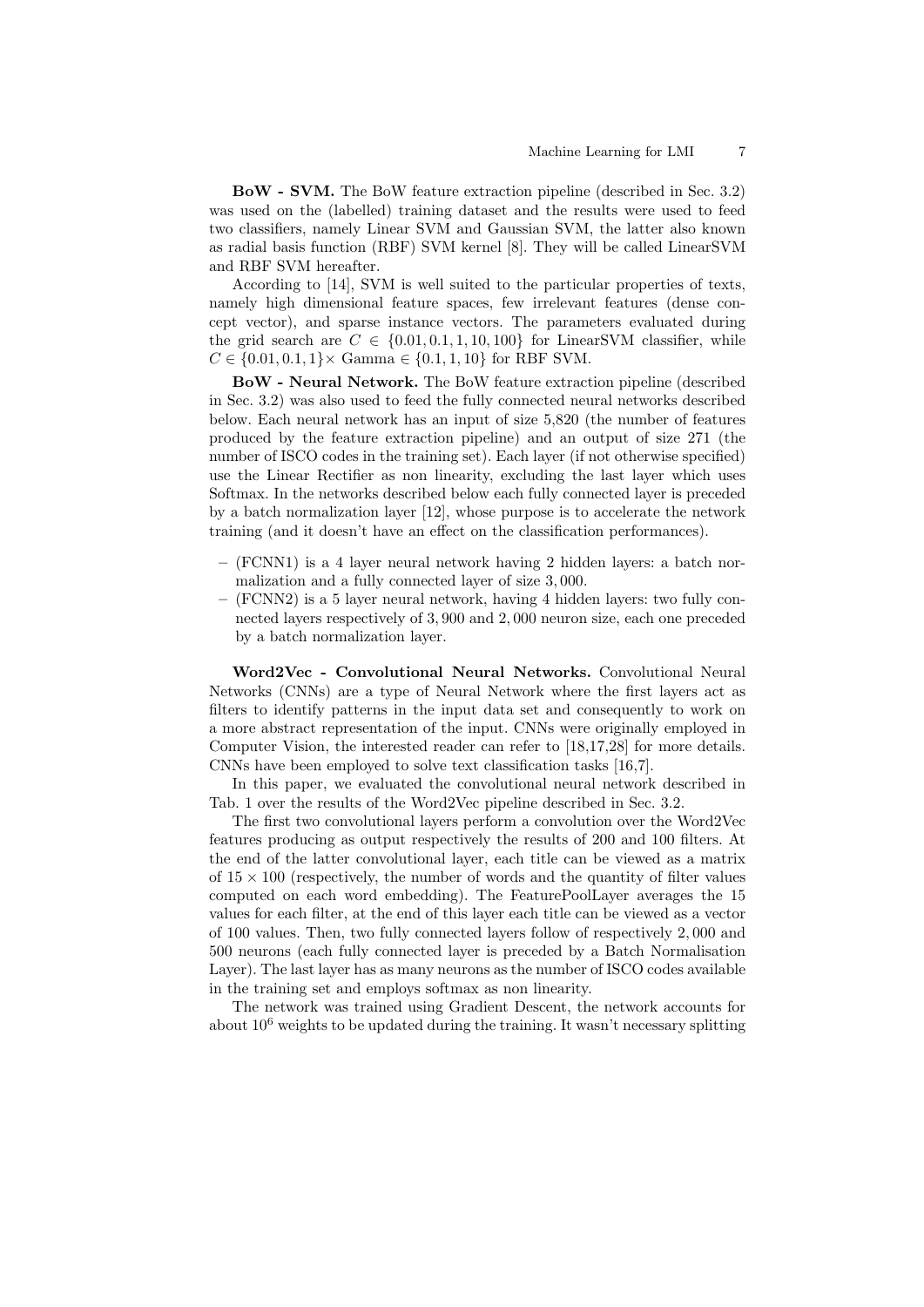| Network Layer  |                       | <b>Note</b>                                                    |
|----------------|-----------------------|----------------------------------------------------------------|
| Layer          | Type                  |                                                                |
|                | Input Layer           | input shape: [n_documents, 15, word_vector_dimension]          |
|                | Conv1DLayer           | num_filters=200, filter_size=1, stride=1, pad=0, nonlinear-    |
|                |                       | ity=linear rectifier                                           |
| 3              | Conv1DLayer           | num_filters=100, filter_size=1, stride=1, $pad=0$ , nonlinear- |
|                |                       | ity=linear rectifier                                           |
| $\overline{4}$ | FeaturePoolLayer      | for each filter it computes the mean across the 15 word values |
| -5             | Fully Connected Layer | num_units=2000, nonlinearity=linear rectifier                  |
| 6              | BatchNormLayer        |                                                                |
|                | Fully Connected Layer | $num\_units = 500$ , nonlinearity=linear rectifier             |
| 8              | BatchNormLayer        |                                                                |
| 9              | Fully Connected Layer | The final layer, nonlinearity=softmax                          |

Table 1: The Convolutional Neural Networks Structure. Each layer non linearity is specified in the note (if any). A BatchNormLayer performs a batch normalization

the documents into batches during the training since the GPU memory was enough to handle all of them. The initial learning rate was 0.1 and Nesterov Momentum was employed. Early stopping was used to guess when to stop the training.

#### 4.3 Experimental Settings

The classification pipelines previously introduced have been evaluated using the train and test datasets on which the labelled dataset was split into. The unlabelled dataset was used to train the Word2Vec model, which was then employed in the feature extraction process over the labelled dataset. The extracted features were used to perform a supervised machine learning process. Each classification pipeline has parameters requiring tuning, therefore a grid search was performed on the train set using a k-fold cross validation  $(k=5)$  to identify the combination of parameters maximizing the F1-score (actually it was used the weighted F1-score). For each classification pipeline, the best combination of parameters was evaluated against the test set. The results are outlined in the remaining of this section.

The classifiers were built using the Scikit-learn [26], Theano [31], and Lasagne [10] frameworks running on an Intel Xeon machine with 32GB Ram and an NVidia CUDA 4GB GPU. Considering the BoW Feature Extraction, the Linear SVM classifier parameters and performances are shown in Tab. 2a, the SVM RBF performances are shown in Tab. 2c, and the Fully Connected Neural Network classifier performances are shown in Tab. 2b.

Results Summary Tab. 3 summarises the best parameters for each classification pipeline and outlines the performance computed on the test set.

The BoW SVM Linear has the best performances, therefore it has been chosen for implementing the occupation classification pipeline for the English language in the prototype. As stated in the literature, text classification can be efficiently solved using linear classifiers [14] like Linear SVM, and the additional complexity of non-linear classification does not tend to pay for itself [1], except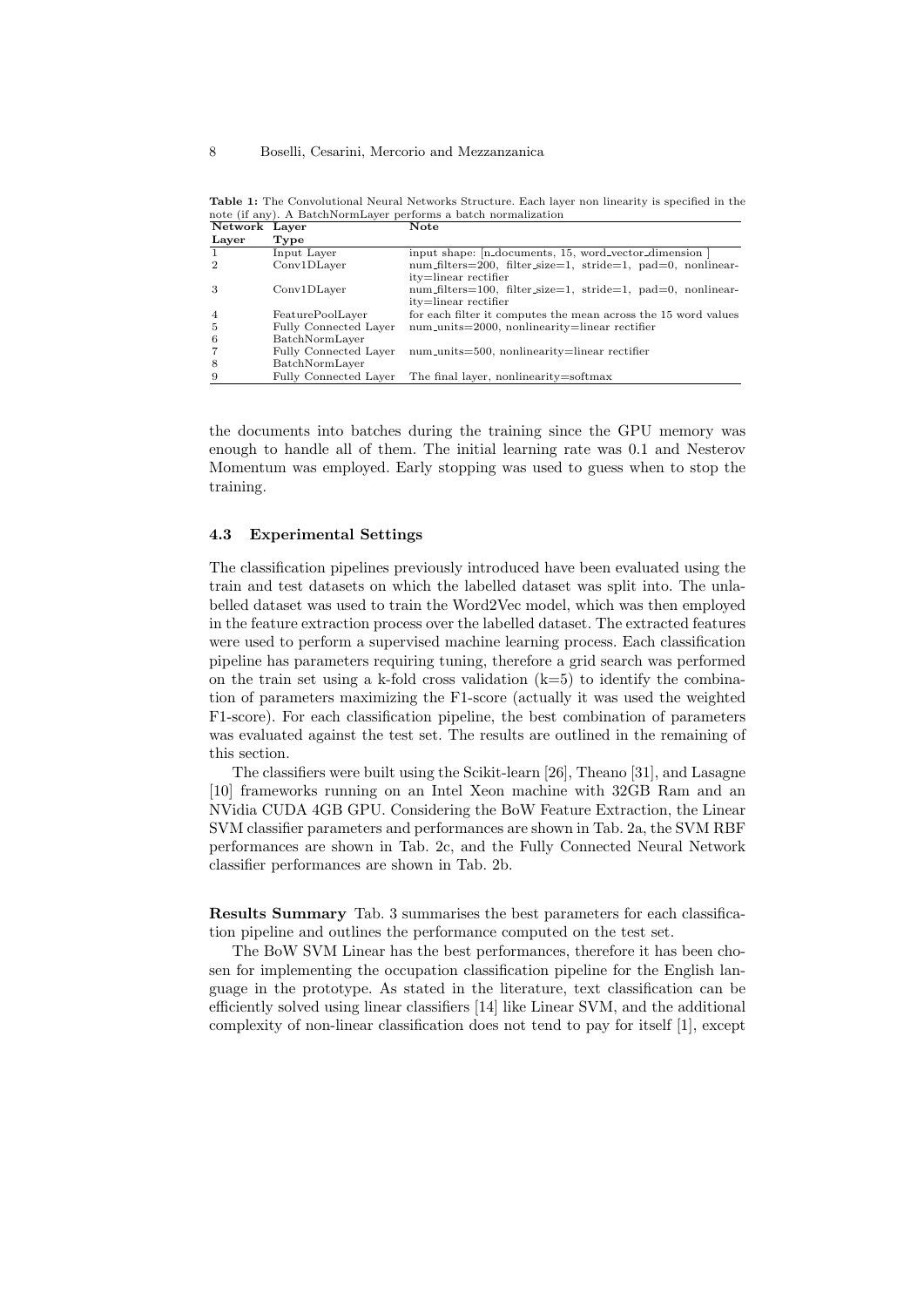**Table 2:** Classification pipelines parameters and performances. NGram Range focuses on BoW feature extraction: (1,1) is for *Only Unigrams*, (1,2) is for *Both Unigrams and Bigrams*. The F1 score, precision, and recall are the weighted average of the corresponding scores computed on each ISCO code class. In Tab. (C) only a subsets of the results is shown. Grid search was computed using a 5-fold cross validation on the training set

| $(a)$ BoW - LinearSVM                            |                 |       | $(b)$ BoW - Neural Net. |                                         |                                       |                           |       | $(c)$ BoW - RBF SVM |       |       |               |                     |              |          |           |
|--------------------------------------------------|-----------------|-------|-------------------------|-----------------------------------------|---------------------------------------|---------------------------|-------|---------------------|-------|-------|---------------|---------------------|--------------|----------|-----------|
| $\mathbf C$                                      | NGram F1-S Prec |       |                         | Rec                                     | NGram                                 | Net                       |       | F1-S Prec Rec       |       |       | F1-S Prec Rec |                     | C            | $\gamma$ | Ngram     |
|                                                  | Range           |       |                         |                                         | Range                                 |                           |       |                     |       |       |               |                     |              |          | Range     |
| 0.01                                             | (1, 1)          | 0.786 |                         | 0.798 0.797                             | FCNN1                                 | (1, 1)                    |       | 0.778 0.786 0.783   |       | 0.016 | 0.049         | 0.025               | 0.0110       |          | (1, 1)    |
| 100                                              | (1, 1)          | 0.797 | 0.806 0.793             |                                         | FCNN2                                 | (1, 1)                    |       | 0.784 0.790         | 0.783 | 0.018 | 0.061         | 0.023               | $0.01$ 10    |          | (1, 2)    |
| 100                                              | (1, 2)          | 0.816 | $0.826$ $0.813$         |                                         | FCNN2                                 | (1, 2)                    |       | $0.801$ $0.809$     | 0.799 | 0.020 | 0.033         | 0.029               | $0.01$ $0.1$ |          | (1, 1)    |
| 10                                               | (1, 1)          | 0.825 | 0.831 0.825             |                                         | FCNN1 (1, 2) 0.816 0.822 0.818        |                           |       |                     |       | 0.027 | 0.049         | 0.036               | 0.011        |          | (1, 2)    |
| 0.01                                             | (1, 2)          |       | 0.834 0.842 0.838       |                                         |                                       |                           |       |                     |       | 0.028 | 0.038         | 0.039               | $0.01\;0.1$  |          | (1, 2)    |
| 10                                               | (1, 2)          | 0.835 |                         | 0.842 0.833                             |                                       |                           |       |                     |       |       |               |                     |              |          |           |
| 1                                                | (1, 1)          | 0.845 |                         | 0.849 0.846                             |                                       |                           |       |                     |       | 0.718 | 0.849         | 0.644               | 100          | 1        | (1, 1)    |
| 0.1                                              | (1, 1)          | 0.846 | 0.851 0.849             |                                         |                                       |                           |       |                     |       | 0.827 | 0.840         | 0.822               | 100          | 0.1      | (1, 1)    |
| 1                                                | (1, 2)          |       | 0.854 0.858 0.854       |                                         |                                       |                           |       |                     |       | 0.831 | 0.845         | 0.825               | 100          | 0.1      | (1, 2)    |
| 0.1                                              | (1, 2)          |       |                         | 0.858 0.862 0.859                       |                                       |                           |       |                     |       | 0.836 |               | 0.852 0.832         | $\mathbf{1}$ | 0.1      | (1, 1)    |
|                                                  |                 |       |                         |                                         |                                       |                           |       |                     |       | 0.840 |               | 0.851 0.836         | -10          |          | 0.1(1, 1) |
|                                                  |                 |       |                         |                                         |                                       |                           |       |                     |       |       |               | 0.841 0.854 0.836   | 10           |          | 0.1(1, 2) |
|                                                  |                 |       |                         |                                         |                                       |                           |       |                     |       |       |               | 0.842 0.861 0.835 1 |              |          | 0.1(1, 2) |
|                                                  |                 |       |                         |                                         |                                       |                           |       |                     |       |       |               |                     |              |          |           |
| <b>Classification Pipeline Notes</b>             |                 |       |                         |                                         |                                       | F1 Score Precision Recall |       |                     |       |       |               |                     |              |          |           |
| BoW SVM Linear<br>$C=0.1$ , NGram_Range= $(1,2)$ |                 |       |                         |                                         |                                       |                           |       |                     | 0.857 |       | 0.870         |                     | 0.865        |          |           |
| BoW SVM RBF                                      |                 |       |                         | $C=1$ , Gamma=0.1, NGram_Range= $(1,2)$ |                                       |                           | 0.849 |                     | 0.878 |       | 0.856         |                     |              |          |           |
| BoW Neural Network                               |                 |       |                         |                                         | $Net = FCNN1$ , $NGram_Range = (1,2)$ |                           |       | 0.820               |       | 0.835 |               | 0.830               |              |          |           |
|                                                  | W2V CNN         |       |                         |                                         | $Net = CNN$                           |                           |       |                     |       | 0.787 |               | 0.802               |              | 0.797    |           |

Table 3: Classification pipelines performances computed on the test dataset

for some special data sets. Considering the Word2Vec Convolutional Neural Network, the performances are shown in Tab. 3, the authors would have expected better results, and the matter calls for further experiments.

#### 4.4 Results Validation by EU Organisation

The project provided two main outcomes to the Cedefop EU Agency that supported it. On one side, a *feasibility study*, that has not been addressed in this paper, reporting some best practices identified by labour market experts involved within the project and belonging to the  $ENRLMM<sup>6</sup>$  As a major result, the project provided a working prototype that has been deployed at Cedefop in June 2016 and it is currently running on the Cedefop Datacenter. In Fig. 1 we report a snapshot from a demo dashboard that provides an overview of the occupation trends over the period June-September 2015 collecting up to 700K unique Web job vacancies. To date, the system collected  $7+$  million job vacancies over the 5 EU countries, and it is among a selection of research projects of Italian universities framed within a Big Data context [4].

Below we report an example of how the classified job vacancies could be used to support LMI monitoring, focusing only on 4-months scraping data. One might closely looks at the differences between countries in terms of labour market demands. Comparing UK against Italy, we can see that "Sales, Marketing and development managers" are the most requested occupations at ESCO (level 2) in the UK over this period whilst, rolling up on ESCO level 1 we can observe

 $^6\,$  The Network on Regional Labour Market Monitoring, http://www.regionallabourmarketmonitoring.net/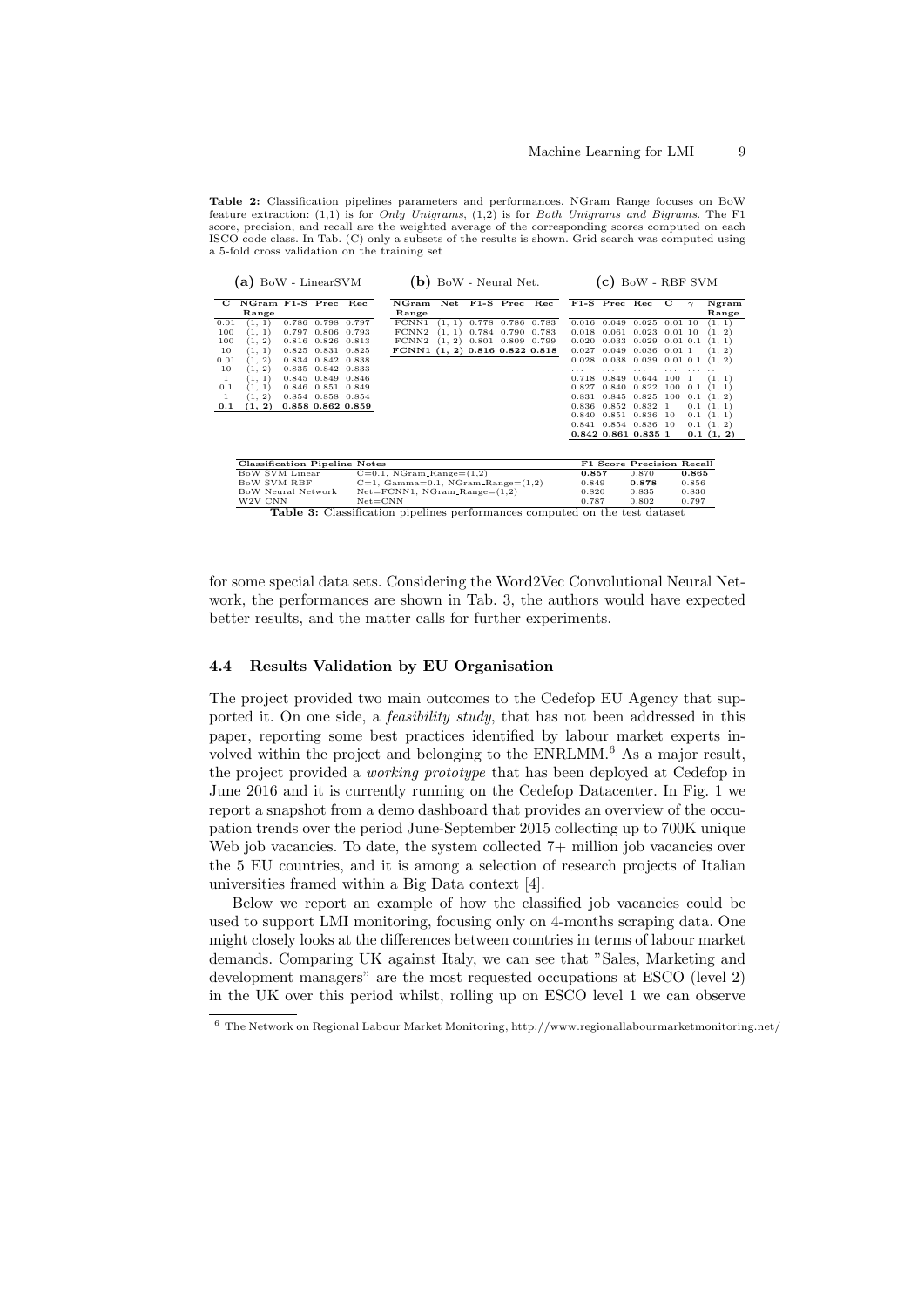#### 10 Boselli, Cesarini, Mercorio and Mezzanzanica

that "Professionals" are mainly asked in the "Information and Communication" sector, followed by "Administrative and support service activities" according to the NACE taxonomy. Furthermore, the type of contract is usually specified offering permanent contracts. Differently, the Italian labour market, that has a job vacancy posting rate ten times lower than UK over the same period, is looking at Business Service Agents requested in the "Manufacturing" field offering often temporary contracts.

Interactive Demos. Due to the space restrictions, the dashboard in Fig.1 and some other demo dashboards have been made available online: *Industry* and Occupation Dashboard at https://goo.gl/bdqMkz, Time-Series Dashboard at https://goo.gl/wwqjhz, and Occupations Dashboard at https://goo.gl/M1E6x9 Project Results Validation. Finally, the project results have been discussed and endorsed in a workshop which took place in Thessaloniki, in December 2015.<sup>7</sup> The methodology and the results obtained have been validated as effective by leading experts on LMI and key stakeholders. In 2017, we have been granted by Cedefop the extension of the prototype to all the 28 EU Countries.<sup>8</sup>



Fig. 1: A snapshot from the System Dashboard deployed. Interactive Demo available at https://goo.gl/bdqMkz

<sup>7</sup> The Workshop agenda and participants list is available at https://goo.gl/71Oc7A

<sup>8</sup> "Real-time Labour Market information on Skill Requirements: Setting up the EU system for online vacancy analysis AO/DSL/VKVET-GRUSSO/Real-time LMI 2/009/16. Contract notice - 2016/S 134-240996 of 14/07/2016 https://goo.gl/5FZS3E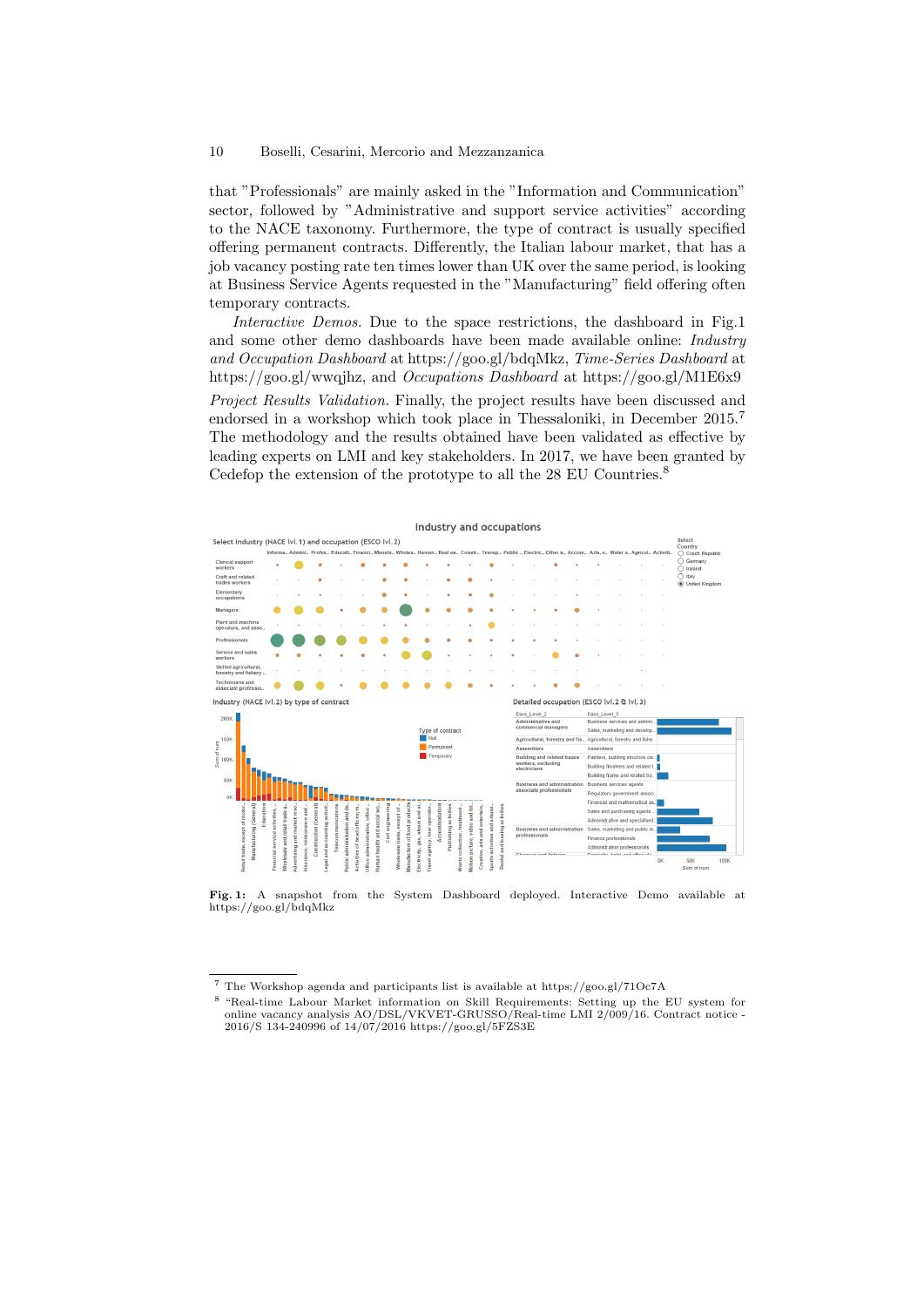#### 5 Conclusions and Expected Outcomes

In this paper we have described an innovative real-world data system we developed within a European research call-for-tender, granted by a EU organisation, aimed at classifying Web job vacancies through machine learning algorithms. We designed and evaluated several classification pipelines for assigning ISCO occupation codes to job vacancies, focusing on the English language. The classification performances guided the implementation of similar pipelines for different languages. The main outcome of this project is a working prototype actually running on the Cedefop European Agency datacenter, collecting and classifying Web job vacancies from 5 EU Countries. The developed system provides an important contribution to the whole LMI community and it is among the first research projects that employed machine learning algorithms for obtaining near real-time information on Web job vacancies. The results have been validated by EU labour market experts and put the basis of a further call to extend the system to all the EU Countries, which we are currently working on.

### References

- 1. Aggarwal, C.C., Zhai, C.: A survey of text classification algorithms. In: Mining text data, pp. 163–222. Springer (2012)
- 2. Amato, F., Boselli, R., Cesarini, M., Mercorio, F., Mezzanzanica, M., Moscato, V., Persia, F., Picariello, A.: Challenge: Processing web texts for classifying job offers. In: Semantic Computing (ICSC), 2015 IEEE International Conference on. pp. 460–463 (2015)
- 3. Bengio, Y., Ducharme, R., Vincent, P., Jauvin, C.: A neural probabilistic language model. Journal of machine learning research 3(Feb), 1137–1155 (2003)
- 4. Bergamaschi, S., Carlini, E., Ceci, M., Furletti, B., Giannotti, F., Malerba, D., Mezzanzanica, M., Monreale, A., Pasi, G., Pedreschi, D., et al.: Big data research in italy: A perspective. Engineering  $2(2)$ ,  $163-170$   $(2016)$
- 5. Bird, S., Klein, E., Loper, E.: Natural language processing with Python: analyzing text with the natural language toolkit. " O'Reilly Media, Inc." (2009)
- 6. Boselli, R., Mezzanzanica, M., Cesarini, M., Mercorio, F.: Planning meets data cleansing. In: The 24th International Conference on Automated Planning and Scheduling (ICAPS 2014). pp. 439–443. AAAI (2014)
- 7. Collobert, R., Weston, J.: A unified architecture for natural language processing: Deep neural networks with multitask learning. In: The 25th International Conference on Machine Learning. pp. 160–167. ICML, ACM (2008)
- 8. Cortes, C., Vapnik, V.: Support-vector networks. Machine learning 20(3), 273–297  $(1995)$
- Dasu, T.: Data glitches: Monsters in your data. In: Handbook of Data Quality, pp. 163–178. Springer (2013)
- 10. Dieleman, S., Schlüter, J., Raffel, C., Olson, E., Sønderby, S.K., Nouri, D., et al.: Lasagne: First release. (Aug 2015), http://dx.doi.org/10.5281/zenodo.27878
- 11. Hong, W., Zheng, S., Wang, H.: Dynamic user profile-based job recommender system. In: Computer Science & Education (ICCSE). IEEE (2013)
- 12. Ioffe, S., Szegedy, C.: Batch normalization: Accelerating deep network training by reducing internal covariate shift. arXiv preprint arXiv:1502.03167 (2015)
- 13. International standard classification of occupations (2012), visited on 2016-11-11
- 14. Joachims, T.: Text categorization with support vector machines: Learning with many relevant features. In: Nédellec, C., Rouveirol, C. (eds.) Machine Learning: ECML-98, Lecture Notes in Computer Science, vol. 1398, pp. 137–142. Springer (1998)